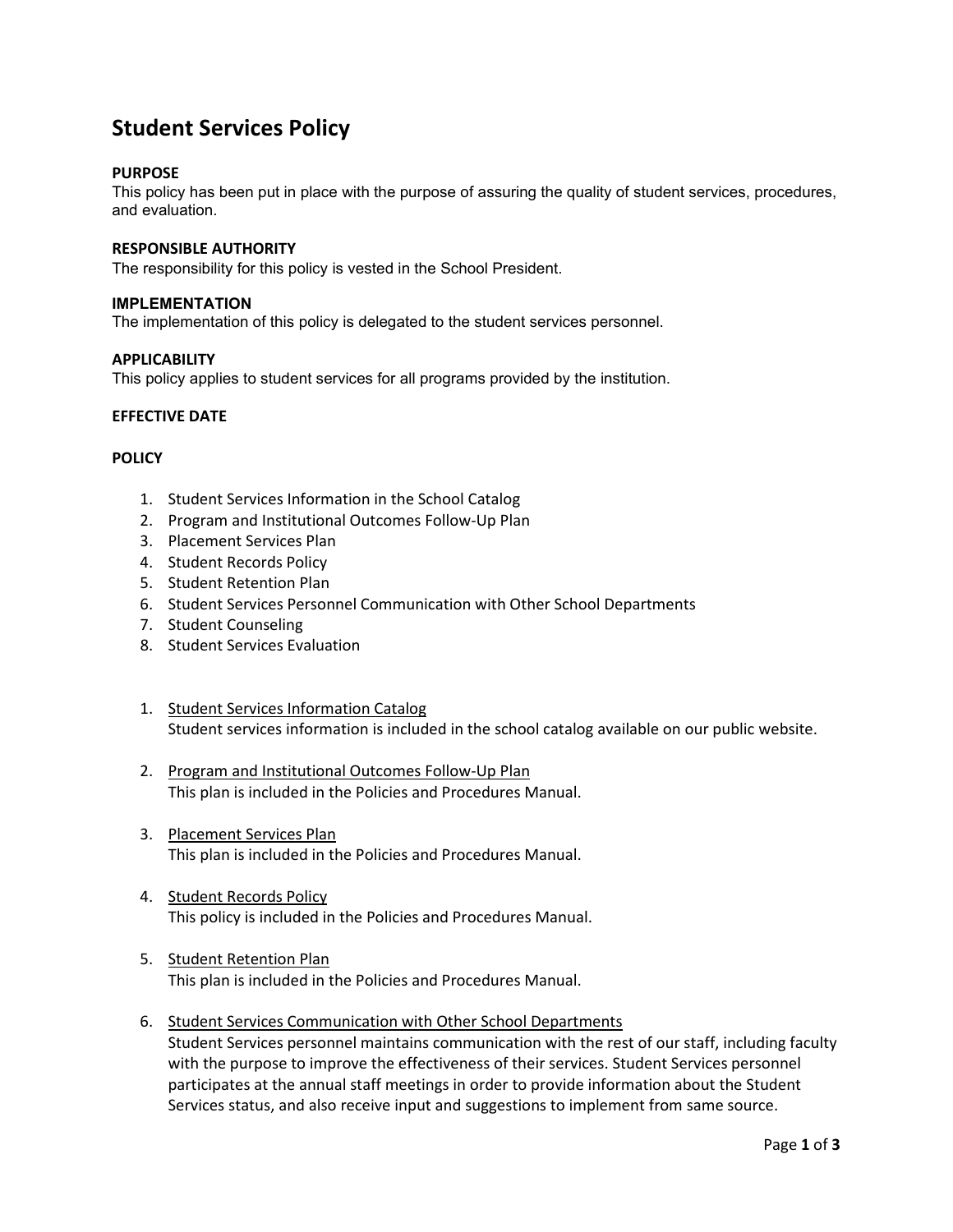# 7. Student Counseling

Counseling is provided to all students on administrative, attendance, academic, financial and placement. Our school aims to provide students with timely counseling and assist each one of them overcome any challenges or situations that could jeopardize their success. Students with issues of a personal nature will be referred to local public or private agencies for professional assistance.

# 8. Student Services Evaluation

Student services are evaluated through surveys as follows:

# *Student and Graduate Surveys*

Surveys containing evaluation statements for student services are collected from students at SAP evaluation points, and from graduates at the time the Exit Interview. Students and graduates also participate in the Policies and Procedures annual survey.

# *Faculty and Administrative Personnel Surveys*

Personnel evaluates annually the school's Policies and Procedures Manual which include survey statements for each one of the Student Services policies and plans.

# **EQUIPMENT, REPAIR AND MAINTENANCE PROVISIONS**

The equipment for the implementation of this policy is a responsibility of the School President, who coordinates any repairs, purchases or updates required. Such requests are to be made directly to the School President and will be dealt accordingly. Expenses for equipment, repair, maintenance, and replacement are included in the budget allocated to student services.

### **BUDGET**

The budget necessary for the implementation of this policy is allocated under the line item "Student Services" each January as part of the school's projected budget for the year. Revisions to the budget are to be approved by the School President and Financial Director.

### **EVALUATION**

This policy is annually evaluated by means of a survey collected from:

- Students and Graduates
- Schools Administrative and academic personnel
- Institutional and Occupational Advisory Committee members

### Assessment Presentation

This policy's effectiveness is evaluated based on the survey reports and any additional reports or comments submitted at the following meetings:

- Annually at the first Strategic Meeting
- Annually at the Staff and Operations Meeting
- Annually at the Institutional Advisory Committee Meeting

An electronic copy of the evaluated documentation is to be file along with the typed minutes of the meeting.